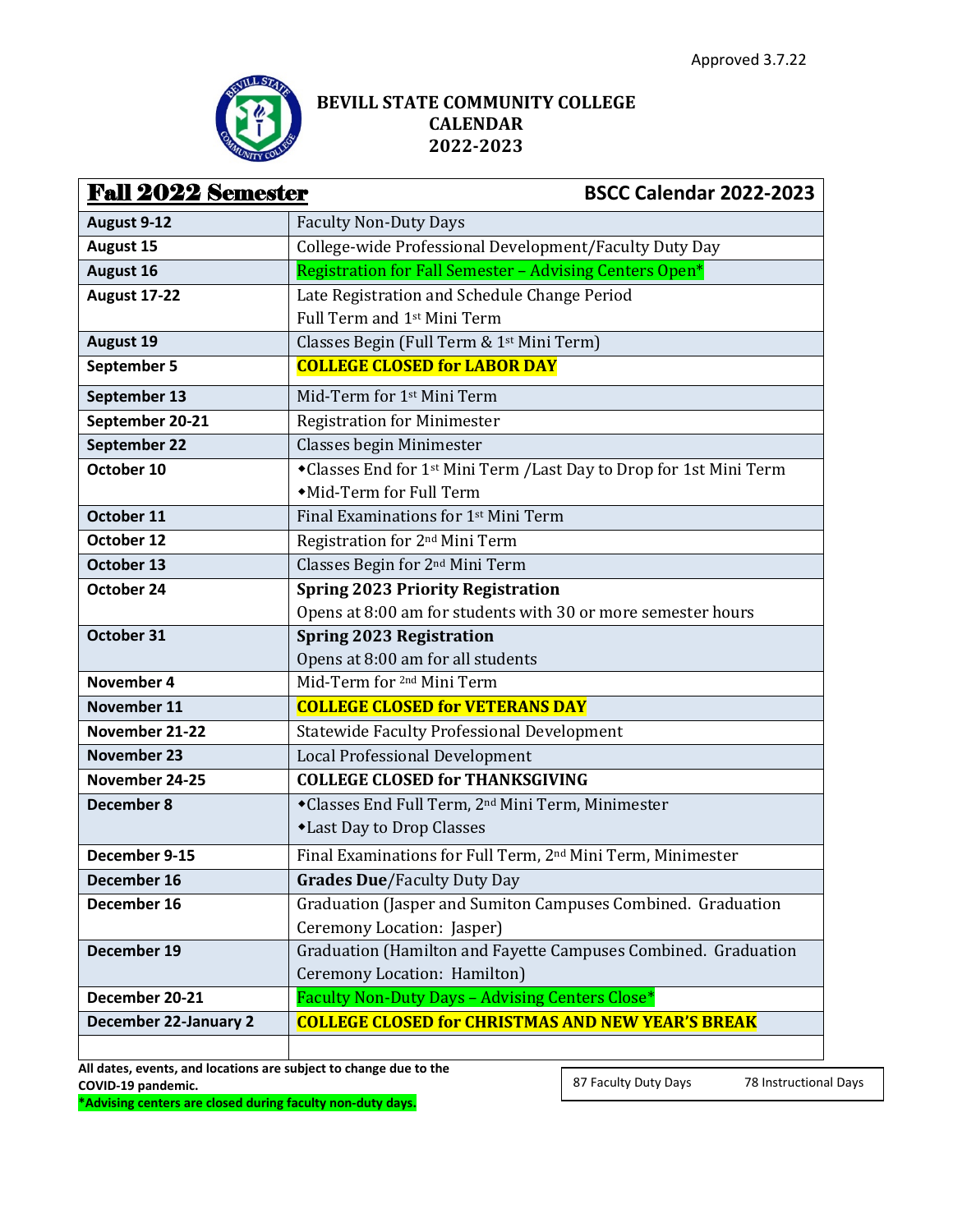## **Spring 2023 Semester BSCC Calendar 2022-2023**

| January 3          | Registration for Spring Semester - Advising Centers Open*                                  |
|--------------------|--------------------------------------------------------------------------------------------|
| January 4-9        | Late Registration and Schedule Change Period                                               |
|                    | Full Term and 1 <sup>st</sup> Mini Term                                                    |
| January 6          | Classes Begin (Full Term & 1st Mini Term)                                                  |
| January 16         | <b>COLLEGE CLOSED for MARTIN LUTHER KING DAY</b>                                           |
| February 1         | Mid-Term 1st Mini Term                                                                     |
| February 7-8       | <b>Registration for Minimester</b>                                                         |
| <b>February 9</b>  | <b>Classes begin Minimester</b>                                                            |
| February 27        | *Classes End 1 <sup>st</sup> Mini Term /Last Day to Drop 1 <sup>st</sup> Mini Term Classes |
|                    | • Mid-term for Full Term                                                                   |
| <b>February 28</b> | Final Examinations for 1 <sup>st</sup> Mini Term                                           |
| March 1            | Registration for 2 <sup>nd</sup> Mini Term                                                 |
| March 2            | Classes Begin for 2 <sup>nd</sup> Mini Term                                                |
| March 2-3          | Late Registration and Schedule Change Period for 2 <sup>nd</sup> Mini Term                 |
| <b>March 20-24</b> | <b>SPRING BREAK/Faculty Non-Duty Days - Advising Centers Close*</b>                        |
| <b>March 20-24</b> | 4 Day Work Week                                                                            |
| March 27           | Summer 2023 and Fall 2023 Priority Registration                                            |
|                    | Opens at 8:00 am for students with 30 or more semester hours                               |
| April 3            | Summer 2023 and Fall 2023 Registration                                                     |
|                    | Opens at 8:00 am for all students                                                          |
| <b>April 3</b>     | Mid-Term 2 <sup>nd</sup> Mini Term                                                         |
| April 26           | *Classes End Full Term, 2 <sup>nd</sup> Mini Term, Minimester                              |
|                    | *Last Day to Drop Classes for Full, 2 <sup>nd</sup> Mini Term, and Minimester              |
| April 27-May 3     | Final Examinations Full Term and 2 <sup>nd</sup> Mini Term                                 |
| May 5              | <b>Grades Due/Faculty Duty Day</b>                                                         |
| May 9              | Graduation (Jasper and Sumiton Campuses Combined. Graduation                               |
|                    | Ceremony Location: Sumiton)                                                                |
| <b>May 10</b>      | <b>Local Professional Development</b>                                                      |
| <b>May 11</b>      | Graduation (Hamilton and Fayette Campuses Combined. Graduation                             |
|                    | Ceremony Location: Fayette)                                                                |
| May 15-19          | Faculty Non-Duty Days - Advising Centers Close*                                            |

**All dates, events and locations are subject to change due to the COVID-19 pandemic.**

**\*Advising centers are closed during faculty non-duty days.**

88 Faculty Duty Days 78 Instructional Days